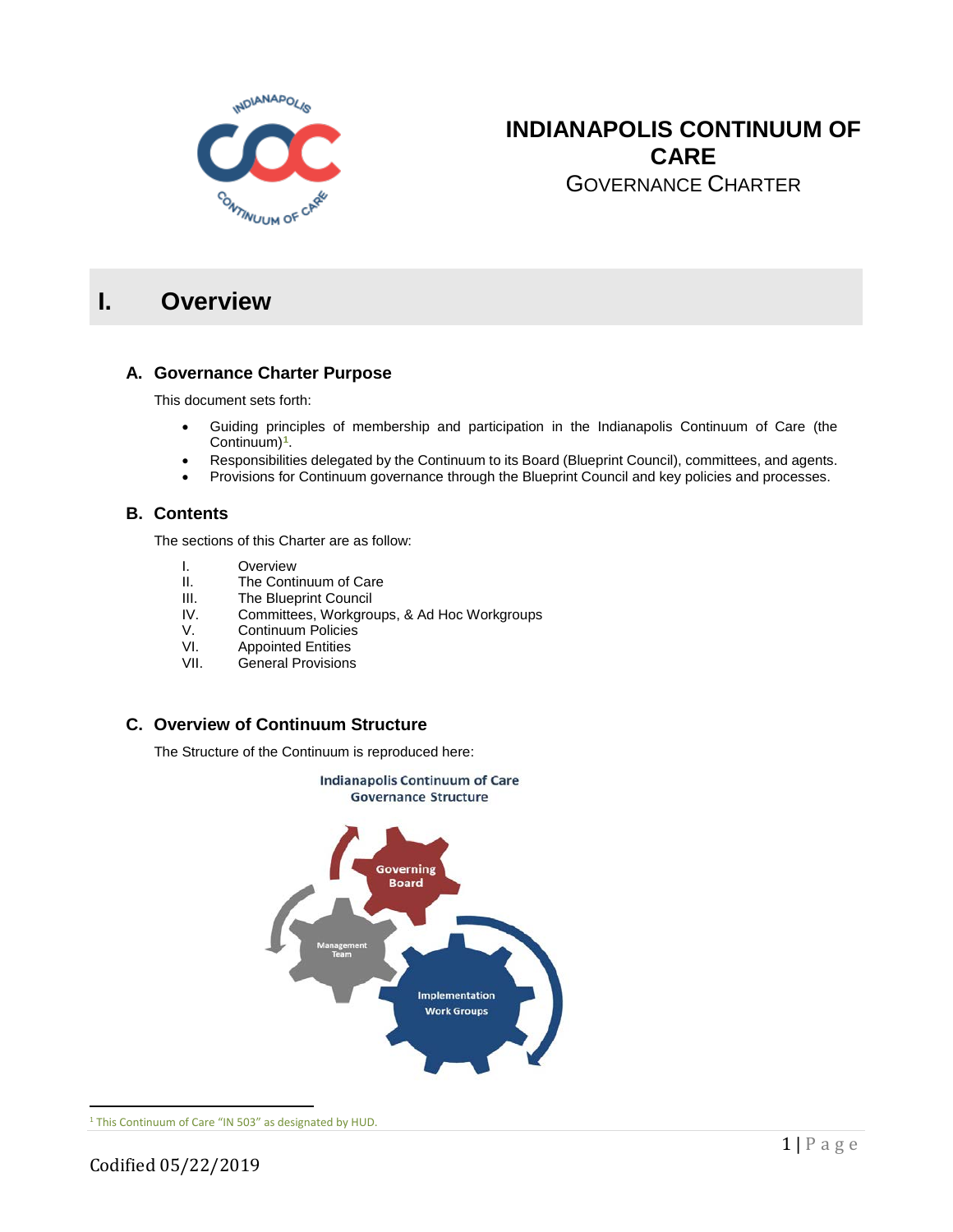As defined in this Charter:

- The Continuum is the collaborative body implementing homelessness prevention and intervention strategies.
- The Lead Entity staffs the work of the Continuum as a base, holding the work together.
- The Blueprint Council acts on behalf of the Continuum to maintain momentum and oversight.
- Workgroups are responsible for specific activities and strategies, reporting to the Council.
- The Collaborative Applicant submits the CoC's Consolidated Application to HUD and applies for HUD's CoC Program funding, reporting to the Council.
- The HMIS Lead operates the Continuum's data system, reporting to the Council.
- The CoC Program Grantee is the official recipient of CoC Program funds works closely with the Blueprint Council.

## **II. The Continuum of Care**

#### **A. Continuum Mission, Vision, Purpose & Responsibilities**

**Mission**: The mission of the Continuum is to coordinate all stakeholders, systems, and resources available with the goal of preventing and ending homelessness in Indianapolis.

**Vision**: We believe everyone has the right to be housed and connected to care.

**Purpose**: The Continuum is a collective impact endeavor that aims to align and organize all homelessness prevention and response resources and activities to achieve a measurable reduction in homelessness and embodies three concepts:

- **A Working Coalition:** It is the collection of individuals and entities that have specifically committed to aligning resources and activities to implement the Indianapolis Community Plan to End Homelessness.
- **A System of Housing & Services:** It is the system of housing and service entities that provide a broad range of homelessness prevention and intervention services to the community, the pieces of which leverage one another in assisting individuals and families move to stable housing. It incorporates outreach, engagement, assessment, prevention, shelter, housing, and services to successfully achieve housing stability.
- **The HUD CoC Program-Defined Continuum of Care:** It is the delegated local community planning body that awards access to HUD's CoC Program funding to nonprofit and faith-based providers and state and local governments to meet the specific needs of people who experience homelessness, ad promotes the effective utilization of these programs and mainstream resources.

**Responsibilities**: Specifically, it is obliged to the following minimum activities:

- **Performance Targets & Monitoring**
	- o Establish appropriate performance targets Monitor performance and evaluate outcomes of ESG and CoC programs Develop a fair process for performance improvement and recommend action per that process
	- o Report to HUD as required/requested
- **Coordinated Entry**
	- o Establish a centralized or coordinated entry system<br>
	o Operate and actively manage a centralized or coord
	- Operate and actively manage a centralized or coordinated entry system
- **Written Standards**
	- o Establish and maintain written standards for providing homelessness assistance programs<br> **Commun Ensure written standards are followed through regular monitoring**
	- Ensure written standards are followed through regular monitoring
- **HMIS**
	- o Designate a single HMIS for its geographic area and designate an eligible applicant to manage its HMIS
	- o Review, revise, and approve privacy, security, and data quality plans
	- o Ensure consistent participation of the CoC Program Grantee and sub-recipients in HMIS
	- o Ensure that the HMIS is administered in compliance with HUD requirements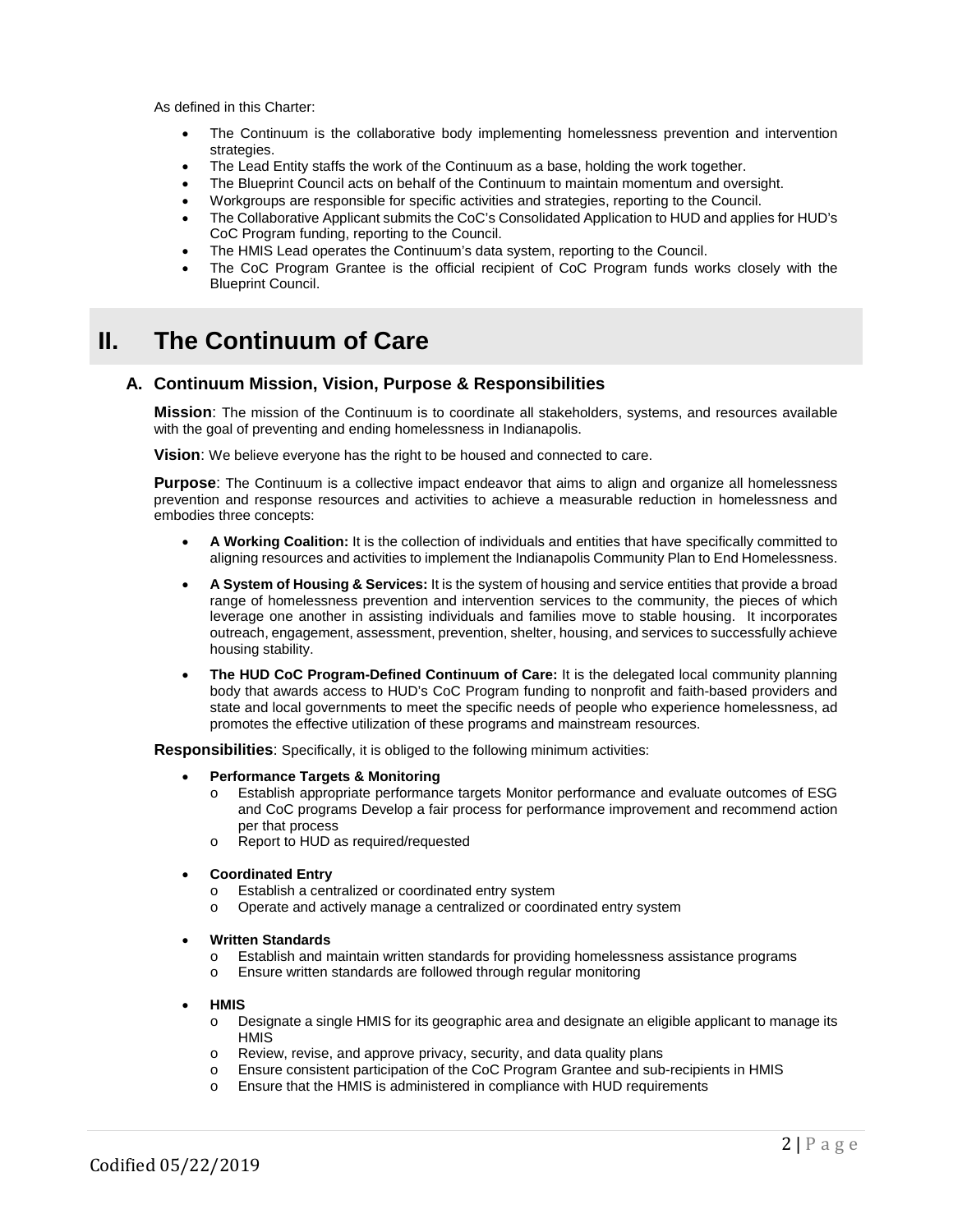- **Planning**
	- $\circ$  Coordinate implementation of a housing and service system  $\circ$  Conduct a point-in-time count of individuals and families exc
	- Conduct a point-in-time count of individuals and families experiencing homelessness that meets HUD's requirements, at least annually
	- o Conduct an annual gaps analysis of homelessness needs and services
	- o Provide information required to complete the Consolidated Plan(s)
	- o Consult with State and local ESG recipients in the geographic area on the plan for allocating ESG funds and reporting/evaluating performance of ESG programs

#### • **Application for CoC Program Funds**

- Design, operate and follow a collaborative, fair, and transparent process for developing applications and approving submission of applications in response to a CoC Program NOFA
- o Establish priorities for funding projects
- o Determine if one or more applications will be submitted
	- If more than one, designate the collaborative applicant
	- If only one, the applicant is the collaborative applicant
- o Rank multiple applications if required by HUD

**Delegation**: The Continuum has delegated all elements of its day-to-day work to the Blueprint Council, the management team, and implementation work groups as described in this Charter. However, the Continuum retains its responsibility to vote directly to approve the governance framework set forth in this Governance Charter and any subsequent changes or additions to the Governance Charter.

## **B. Continuum Membership Composition & Voting Rights**

**Composition**: The Continuum is made stronger through the participation of broad and diverse members. Therefore, membership in the CoC is open to any individual or organization that embraces the mission, vision and goals of the Community Plan to End Homelessness.

**Establishing Voting Membership:** Those individuals that meet the following provisions are voting members of the Continuum of Care:

- Self-identification as having lived experience of homelessness, OR;
- Commitment to Indianapolis' strategic plan to end homelessness as demonstrated by completion of an Annual Continuum Membership Statement
- An Annual Continuum Membership Statement may be completed at any time throughout the year but is necessary to establish voting membership as specified above.

**Diversity Statement:** Indianapolis is a diverse community composed of individuals with different racial and ethnic backgrounds, nationalities, sexual orientations, housing statuses, gender identities, and religious beliefs. The Continuum of Care and the Blueprint Council will make an active effort to ensure representation from individuals with a broad array of backgrounds and experiences. By creating a Continuum of Care and Blueprint Council that is diverse, and by including individuals representing government entities, businesses, homeless service agencies, housing providers, and other nonprofit entities, we will reflect the diversity of the homeless population and the population of Indianapolis as a whole.

The Support Entity will maintain records of membership statements and make them available prior to all meetings of the full Continuum.

### **C. Continuum Meetings**

**Frequency**: The Continuum will hold full membership meetings at least two (2) times per year at a time and location determined by the Blueprint Council. The Blueprint Council will select a meeting location that is accessible to potential homeless participants and in regard to ability/disability.

**Open Meeting:** Meetings of the Continuum will be open to any interested persons.

**Agendas**: The Lead Entity will post agendas in advance of the meeting on the CoC website.

**Notice**: A minimum of twenty-one (21) days' notice will be given for meetings of the Continuum. *See definition of Notice in appendix of this Charter.*

**Quorum**: Quorum for the transaction of business at Continuum meetings will be defined as those present at a properly noticed meeting.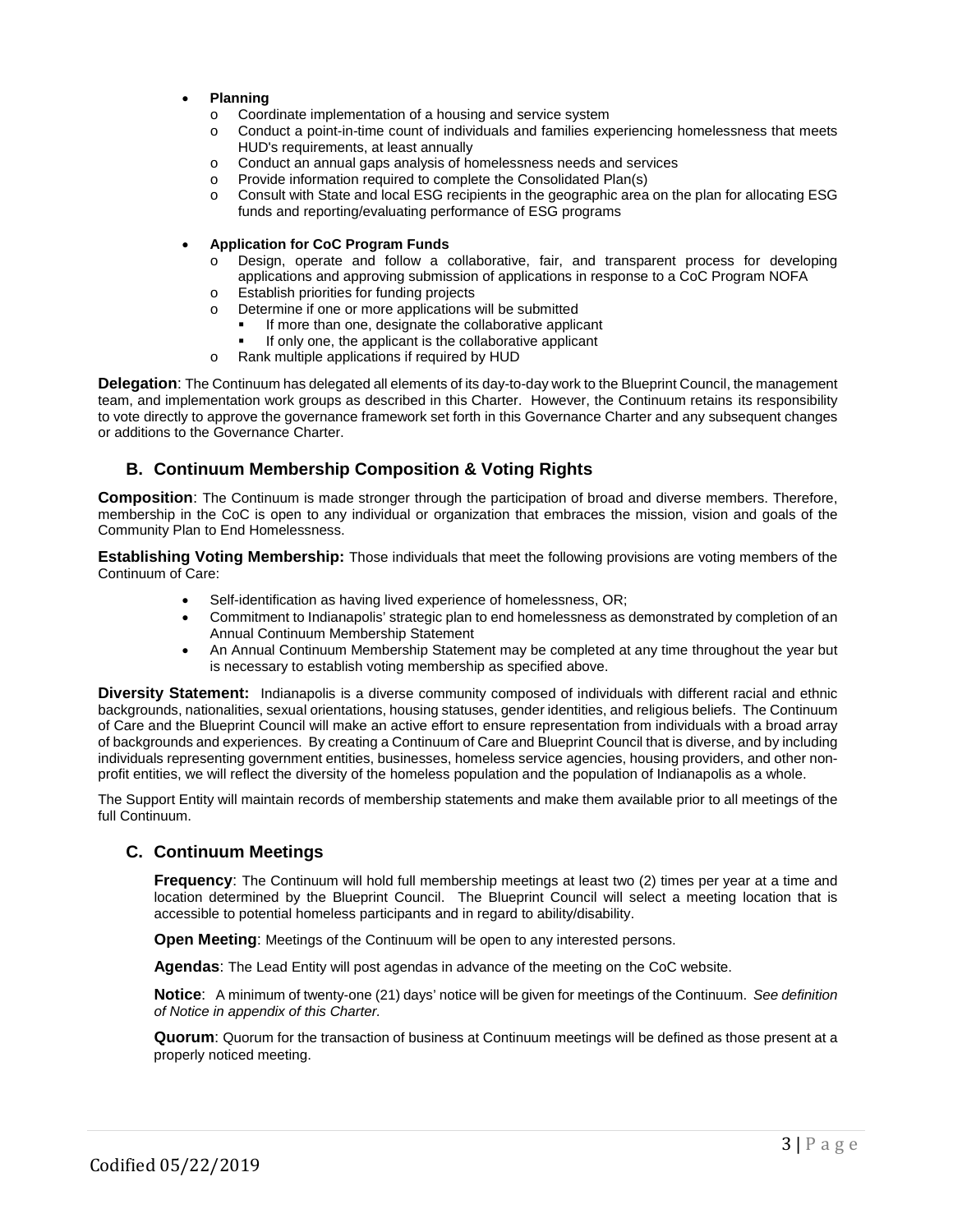**Voting**: Each voting member must be present to vote on Continuum matters, unless a meeting is called electronically. Votes will be conducted either electronically, by voice, or paper ballot. No member may vote on any item that presents a real or perceived conflict-of-interest.

**Proxy:** There is no proxy voting. Decision-making requires live conversation and active participation from all parties.

## **III. The Blueprint Council**

### **Blueprint Council Roles & Responsibilities**

**Definition**: The Continuum Governing Board (known as the Blueprint Council) is the delegated authority and decision-making body for The Continuum. The Blueprint Council is primarily responsible for:

- i. Setting strategy and defining annual system Implementation priorities and activities,
- ii. Monitoring system performance and implementation progress,
- iii. Reviewing and approving governing policy recommendations created within the implementation work groups, and
- iv. Aligning resources and activities and allocating funding in accordance with implementation priorities.

In addition, The Blueprint Council is the designated entity for managing the CoC Program process in Indianapolis, including the ranking of proposals for submittal to the US Department of Housing and Urban Development under the annual NOFA. The Blueprint Council approves the design, coordination, and review of the HUD CoC grant application process for the Continuum, which includes defining community priorities and ranking CoC Program applications for approval through the CoC Program Grantee.

- Working closely with the designated Collaborative Applicant to fulfill HUD requirements.
- Ensuring transparent governance within the Continuum and monitoring potential conflicts of interest.
- Delegating activities to and overseeing committees, workgroups, and ad hoc workgroups as appropriate.
- Ensuring consultation with ESG grantee throughout planning and implementation of Continuum activities.

**Individual Members:** Individuals serving on the Blueprint Council must:

- Be an established member of the Continuum of Care in good-standing
- Commit to preventing and ending homelessness.
- Attend 75% of the meetings of the Blueprint Council and at least one of the meetings of the Continuum.
- Participate as an active member of at least one standing committee.
- Communicate Blueprint Council work to the peers, industry, and/or population he/she/they represents.
- Adhere to all Governance Charter policies.

### A. **Blueprint Council Number, Terms, Composition & Guidelines**

**Number**: The Blueprint Council will operate with no fewer than 13 nor more than 26 (subject to change with the creation or elimination of Other Systems Representatives.

**Terms**: Elected Blueprint Council members will serve a two-(2)-year term and must wait at least two (2) years after rotating off to run for election again. Appointed members are nominated based on their occupation of a specific role and will serve a term commensurate with their occupation of the referenced role.

**Composition**: Members of the Blueprint Council represent local funders, government, services providers, consumers, and other community members whose interest relate to homeless services and housing systems. Specifically, the Blueprint Council consists of the following:

#### • **Elected Seats**

- o Two (2) consumers with lived experience of homelessness
- Two (2) Direct Homeless Service Providers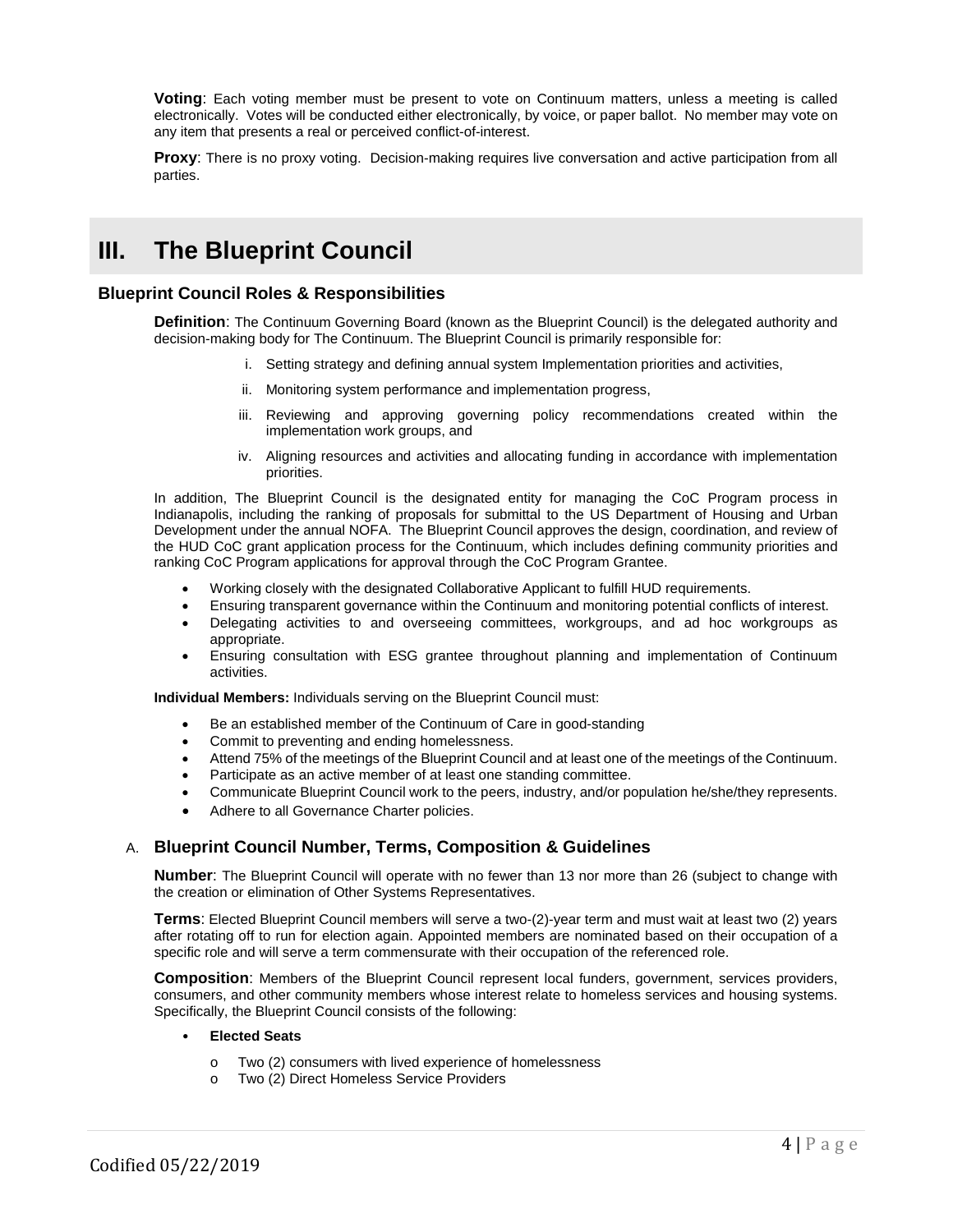#### • **Appointed Seats**

- o Director of Indianapolis Department of Metropolitan Development
- CEO of Indianapolis Housing Agency<br>○ 3-4 Private Funders
- o 3-4 Private Funders<br>
o 2-6 Other Systems I
- 2-6 Other Systems Representatives
- o Business Representative
- o Faith Community Representative<br>
o Local University/Research/Fyalua
- Local University/Research/Evaluation Representative

**Guidelines**: In managing Blueprint Council number and composition, the following will be true:

- Each seat has a vote as exercised by a named individual, and each individual may exercise only one vote.
- The Chair of the Blueprint Council only casts a vote in the event of a tie.
- The Blueprint Council should strive to reflect the diversity of all persons and families experiencing homelessness and Indianapolis as a whole.
- Direct service providers can include those who do and do not receive federal funding; those serving individuals, families, youth, veterans, or any other targeted population; a wide range of services such as outreach, shelter, transitional housing, supportive housing, victim services, service only, etc.; and a mix of secular, faith-based, and community providers.
- Other Systems seats provide opportunity for other systems that serve individuals experiencing homelessness to become engaged with the Blueprint Council and commit to strategically aligning their resources and activities in supportive of the collective impact goals.

### **B. Blueprint Council Member Nominations and Elections**

**Oversight**: Annually, the Blueprint Council chair will appoint four (4) Blueprint Council members to a nominating committee. This committee will conduct all outreach, orientation, and nominating activities on behalf of the Blueprint Council. The committee will bring all nominations to the Blueprint Council for approval. The committee will work closely with the Lead Agency to conduct elections in accordance with the representative intent of the elected seats. The committee will select its own chair.

**Process Review:** The Blueprint Council will review this process, as well as the elected and appointed seats, at least every five (5) years to ensure it remains consistent with Continuum objectives and responsibilities.

### **Blueprint Council Officers and Executive Committee**

**Officers**: The Blueprint Council members vote in a Chair, Vice Chair, and Second Vice Chair from its membership to form the Executive Committee.

- The Chair conducts Council meetings
- The Chair conducts meetings of the full CoC
- The Vice Chair serves in the Chair's absence
- The Second Vice Chair serves as a parliamentarian

**Terms**: An officer serves for a one-(1)-year term.

**Term Limits**: An officer cannot serve for more than three (3) consecutive terms in the same role for a maximum of three (3) consecutive years.

**Executive Committee Responsibilities**: The Executive Committee is charged with the following responsibilities:

- Evaluating the conduct of council members, especially their compliance with the conflict of interest and attendance policies, set forth in this governance charter
- Taking action to correct or remove council members who are not fulfilling their responsibilities
- Setting and timely dissemination of the agenda for Blueprint Council meetings
- Setting and timely dissemination of the agenda for all all-member Continuum of Care meetings
- Setting and upholding process decisions to determine which issues go to the Council for official vote, and for determining when the need for action is sufficiently urgent as to require either an unscheduled meeting, or a vote by the Council on a matter which was not included on the publicly disseminated meeting agenda or action by the council without a meeting.
- Calling emergency meetings of the full Council to coordinate messages and/or responses to public relations concerns or issues impacting the CoC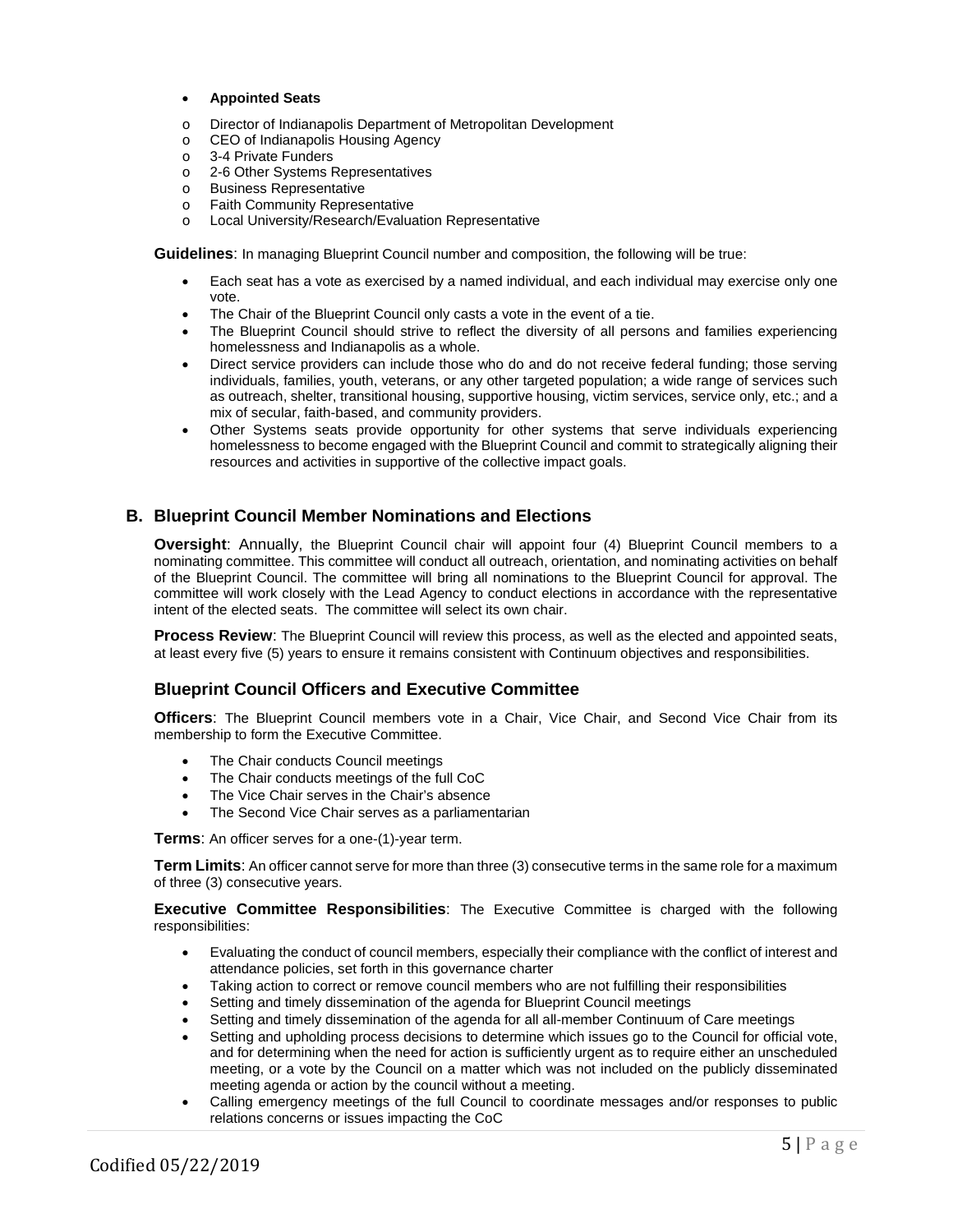- The Blueprint Council will renew appointments and their MOUs based on performance each year.
- Managing appointed entity relationships which may be terminated upon mutual agreement or for cause with a vote of 75% of the then-seated Blueprint Council

### **C. Blueprint Council Vacancy, Removal & Resignation**

**Vacancy:** In the event of a vacancy of an elected seat, the members of the Blueprint Council will appoint a successor to hold the seat for the remainder of the term of the elected person vacating the seat. At the end of the term, a regular election will be held as described in this Charter. In the event that an appointed position is vacant, then the Blueprint Council will follow the nominations process described in this Charter.

**Removal**: Blueprint Council members may also be removed by a 3/4 vote of the Blueprint Council then-seated for cause including but not limited to:

- Failure to perform Council duties
- Failure to comply with this Charter and/or applicable policies
- Engaging in conduct that constitutes a conflict of interest
- Engaging in behavior that causes harm to the reputation of the Continuum

Such seats will then be filled through the process described above under vacancies.

**Resignation**: Unless otherwise provided by written agreement, any member of the Blueprint Council may resign at any time by giving written notice to the Chair. Any such resignations will take effect at the time specified within the written notice or if the time be not specified therein upon its acceptance by the Blueprint Council.

### **D. Blueprint Council Meetings & Action**

**Frequency**: The Blueprint Council will meet no less frequently than four (4) times per year at such times and places as the Blueprint Council will determine. The Chair or a Vice Chair may call a special meeting of the Blueprint Council provided it meets all notice and quorum requirements.

**Open Meeting**: It is the intent that all meetings of the Blueprint Council will be open to any interested person. However, in rare circumstances the Council may vote by majority to hold an executive session which would not be open to the public.

**Agendas**: The Blueprint Council will disseminate agendas in advance of the meeting.

**Notice**: Fifteen-(15)-day notice will be given for regularly scheduled meetings of the Blueprint Council. Special meetings may be called in emergency situations with three-(3)-day notice.

**Quorum**: A number equal to a majority of the Blueprint Council members then-seated will constitute a quorum for the transaction of business at any meeting. No decision will be made unless a quorum is present.

**Decision-Making**: The Blueprint Council makes decisions by consensus. The goal of consensus is a decision that is consented to by all group members. Full consent does not mean that everyone must be completely satisfied with the final outcome – in fact, total satisfaction is rare. The decision must be acceptable enough, however, that all will agree to support the group in choosing it. Consensus depends on participants having shared values and goals. If the group cannot reach consensus on an issue a vote will be taken with simple majority rule.

**Voting**: Each member of the Blueprint Council is eligible to vote on decisions being made when present at the meetings, except fort the chair, who only votes in the event of a tie. If a vote is necessary, all votes will be by voice or either paper or electronic ballot at the will of the majority of those in attendance at a meeting with a quorum represented. No member may vote on any item that presents a real or perceived conflict-of-interest.

**Proxy**: There is no proxy voting. Decision-making requires live conversation and active participation from all parties.

**Action Without a Meeting**: The Blueprint Council may take an action without a meeting provided:

- The action is within its authority
- Notice is provided
- It is approved via email (or letter when email is unavailable)
- It is approved by a majority of all Blueprint Council then-seated members who are entitled to vote on the matter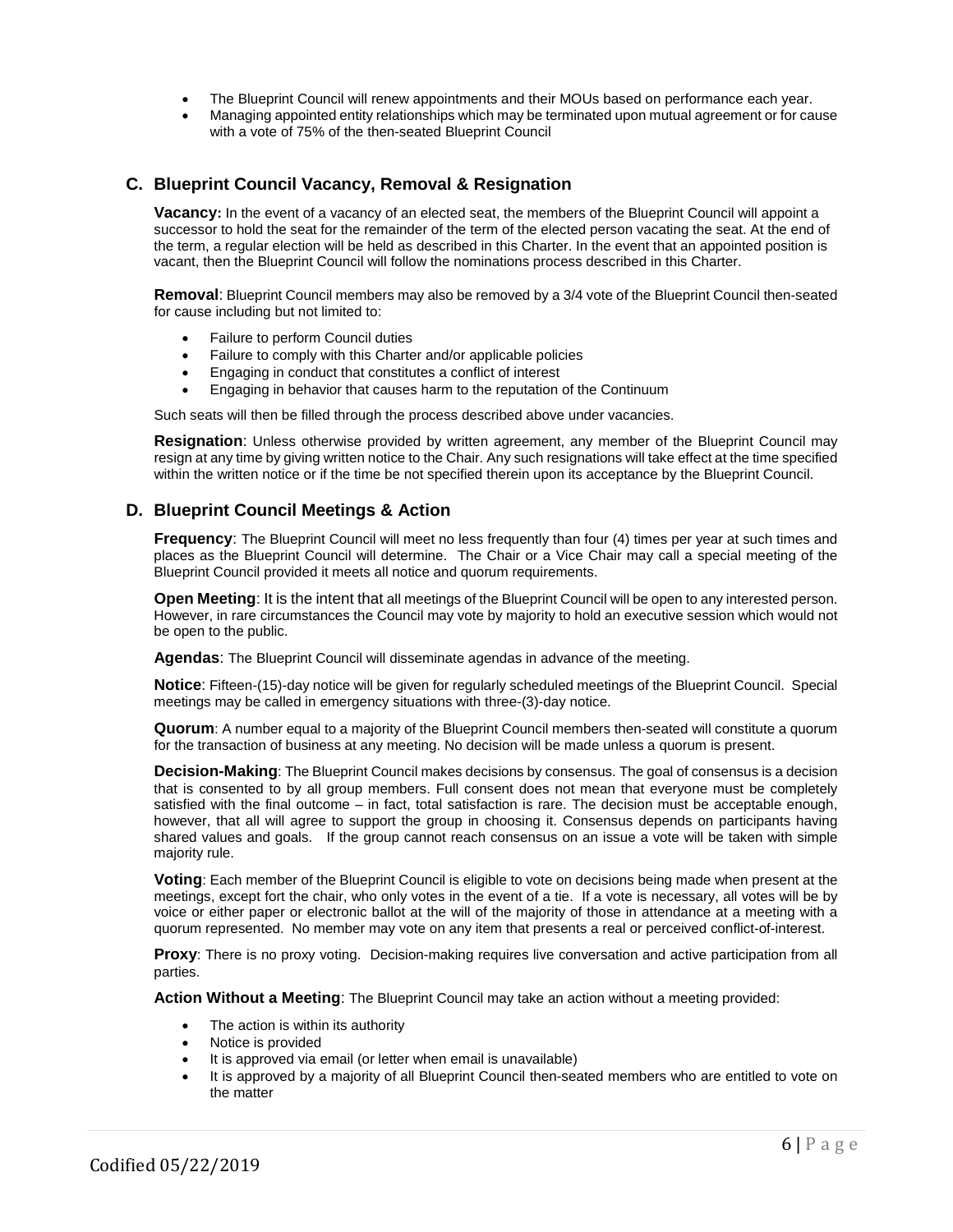## **E. Blueprint Council Staffing**

The Lead Agency will provide administrative support to the Blueprint Council including recording minutes, sending meeting notifications, and ensuring appropriate updates to the Blueprint Council members.

# **IV. Workgroups & Ad Hoc Workgroups**

### **A. Formation & Composition**

1. **Purpose**: Blueprint Council committees carry out Council activities and are comprised of Blueprint Council members. Workgroups and ad hoc workgroups carry out implementation and policy creation activities through the gathering and analysis of information and data, experimentation with implementation tactics, and formulation of subsequent policy recommendations.

At any time, the Blueprint council may decide to create or eliminate a standing committee. This Charter previously references the formation procedures for two standing Blueprint Council committees, Nominating and Executive. Workgroups will be organized within standing implementation verticals. Each vertical can create and install workgroups to accomplish the annual work plan. The most up-to-date vertical and work group structure will be posted on the Indy CoC website.

**Membership**: Any community member may join any work group. Each work group may set its number and recruit critical members.

### **B. Committee, Workgroup, and Ad Hoc Workgroup Leadership**

A Project Manager or Co-Project Managers will be assigned from the Management Team, to coordinate each vertical and work group. Project Manager responsibilities include:

- Maintaining Work plans
- Recruiting Effective Workgroup Participants and Critical Voices
- Tracking & Reporting Progress
- Managing and Anticipating Intersections Across Verticals
- Elevating Issues/Challenges/Successes
- Managing Conflict
- Defining Objectives and Major Milestones
- Actively Facilitating Workgroup Meetings
- Preparing Work Products (Policies, Workflows, Plans, Training Curriculum, etc.)
- Developing and Maintaining Key Stakeholder Relationships

#### **B. Decision-making Limitations**

Work Groups are intentionally designed to allow for experimentation and testing of implementation tactics that inform policy creation. As such, great latitude is extended to work groups and project managers to facilitate such implementation experiments provided they are within the strategic boundaries set forth in the community plan and annual work plans. All recommendations related to funding, policy changes, or issues that impact access to services and delivery of services across the system must be elevated to the Blueprint Council for consideration and action.

## **V. Continuum Policies**

#### **A. Conflict of Interest & Recusal**

No member of the Continuum will vote in the ranking, selection, or award of any grant funds in which they have a financial interest, or in which any member of their immediate family (such as parent, sibling, child, niece/nephew, or person with whom they cohabitate) has a financial interest. Anyone may participate in the planning process.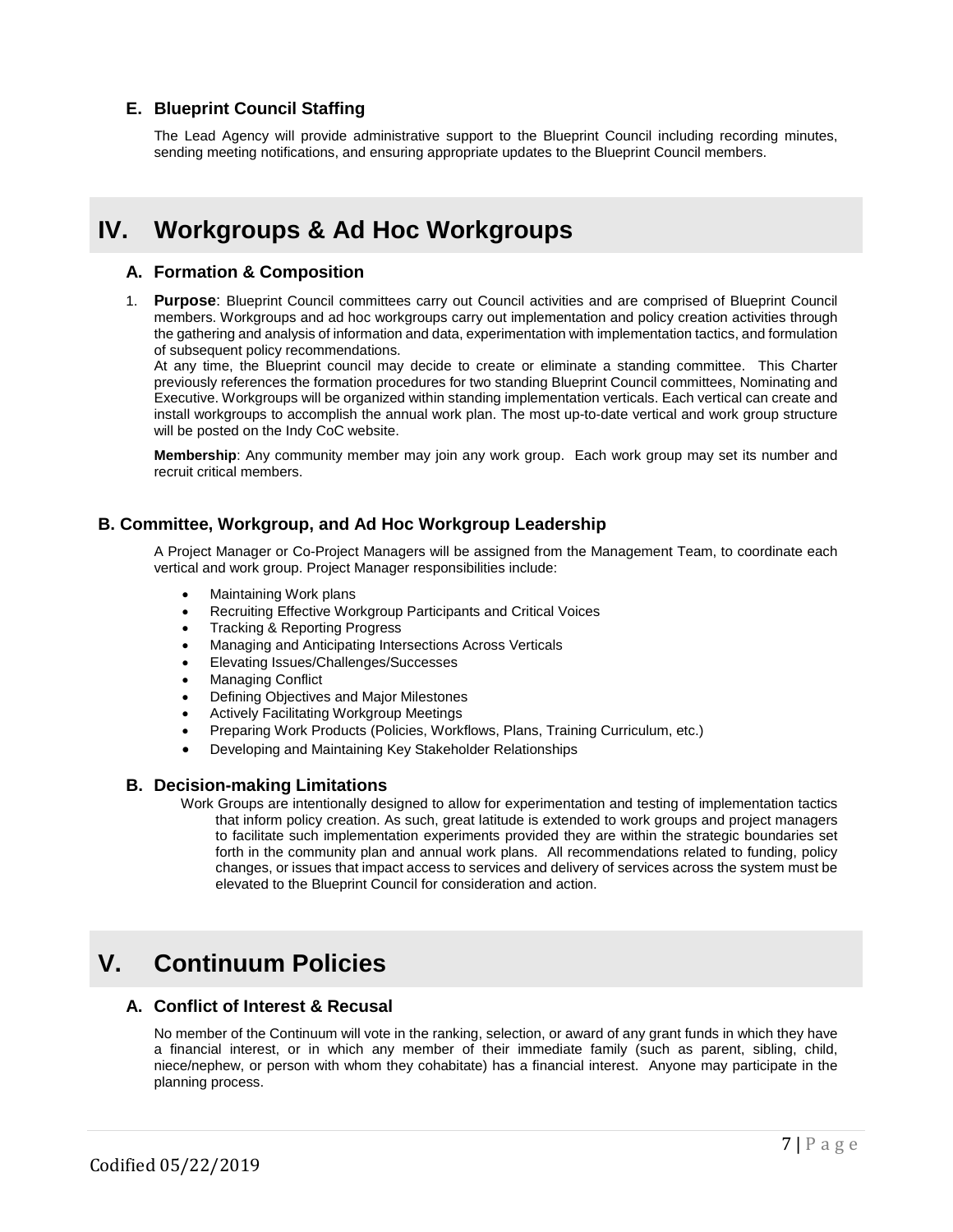Members of the Continuum will disclose potential conflicts of interest that they may have regarding any matters that come before it in full session, Council, committee, or other group of the CoC.

Members will recuse themselves from any matter in which they may have a conflict of interest – abstaining from decision making on the matter.

### **B. Non-Discrimination**

The members, officers, committee members and contractors of the Continuum will be selected entirely on a nondiscriminatory basis with respect to race, ethnicity, color, national origin, age, disability, religion, gender, sexual orientation, or other federal, state or locally protected group. In addition, selection will strive to meet the diversity commitments referenced in this Charter.

### **C. Limited Authority**

The Continuum is not a formal organization. As such:

- It has, and can have, no assets or liabilities;
- It cannot indemnify member or participant action; and
- No member of the Continuum, Blueprint Council or its committees may contract, incur debt, or otherwise create an enforceable obligation for the Continuum, Blueprint Council or its committees.

Only the Blueprint Council may designate an individual or entity to speak for the Continuum or its components.

With the exception of removal policies in this Charter, any grievance related to the Continuum or CoC Program will follow HUD policies and contracts.

## **VI. Appointed Entities**

### **A. Process**

Except as otherwise specified in this section, the process for entity appointment will be as follows:

- Specific performance expectations for each appointment will be outlined in MOUs
- The Blueprint Council will renew appointments and their MOUs based on performance each year
- Appointed entity relationships may be terminated upon mutual agreement or for cause with a vote of 75% of the then-seated Blueprint Council

A broad description of each appointment is provided in this section of the Charter.

### **B. Collaborative Applicant**

For the purposes of the annual HUD NOFA application and the management of CoC Program planning grants, the Blueprint Council must designate a grant recipient to be the Collaborative Applicant.

The Collaborative Applicant is the only entity that may

- Submit the CoC Consolidated Application to HUD.
- Apply for grants from HUD on behalf of the Continuum.
- Apply for and receive CoC Program planning funds on behalf of the Continuum.

The Collaborative Applicant will be chosen by the Blueprint Council.

### **C. CoC Program Grantee**

CoC Program Grantee is the entity or entities selected by the Indianapolis Continuum of Care to contract with HUD to receive CoC Grant money to allocate towards CoC projects in the Indianapolis Continuum of Care.

#### **D. HMIS Lead**

HMIS policies and procedures will be reviewed and updated on an annual basis in accordance with HMIS data standards and HEARTH act. The policies and procedures can be accessed through the Support Entity and the Continuum website once created. The HMIS Lead will be chosen by the Blueprint Council.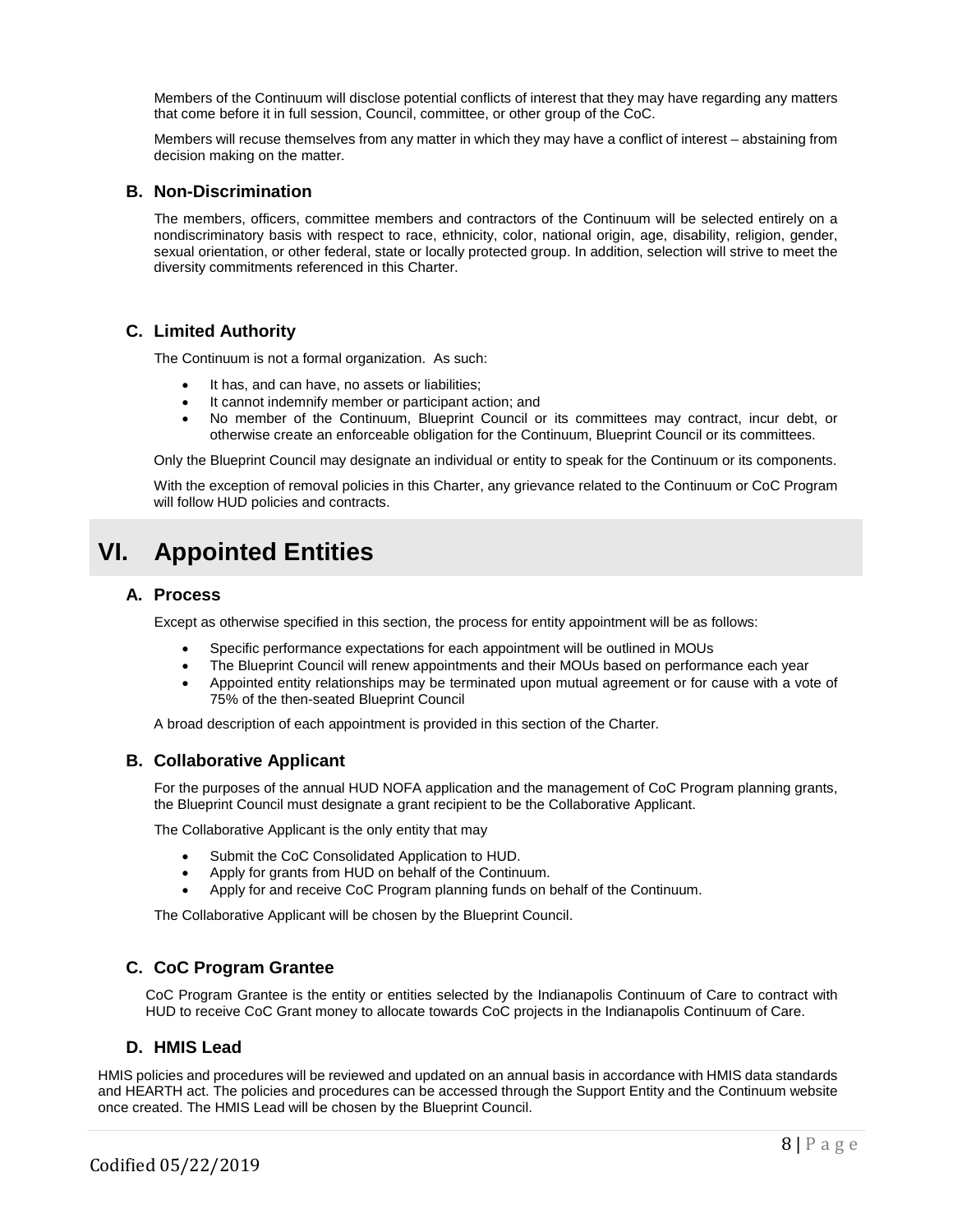## **E. Lead Agency**

Lead Agency roles are outlined in the definitions of this Charter. An annual MOU will outline the management activities to be conducted each year and provided delegated authority and empowerment to utilize its staff to actively manage the implementation and maintenance of the Continuum of Care.

The Lead Agency has the staff and skills to coordinate Continuum members as well as its Blueprint Council and committees as they implement the Blueprint.

The Lead Agency will be chosen by the Blueprint Council.

### **F. Coordinated Entry Entity**

Coordinate Entry Entity is one or more entities selected by the Blueprint Council to install, maintain, and facilitate coordinated entry in Indianapolis.

## **VII. General Provisions**

### **A. Operating Year**

The operating year of the Continuum will commence on January 1<sup>st</sup> of each calendar year and end on the 31<sup>st</sup> day of December of said calendar year.

Newly elected Blueprint Council members will be seated by January 31<sup>st</sup> of each year.

#### **B. Annual Document Review**

The Blueprint Council will review this Charter annually to ensure it remains consistent with HUD's CoC Program requirements as well as Continuum objectives and responsibilities.

### **C. Record Keeping**

- The Lead Entity is responsible for recording minutes for meetings of the Continuum and Blueprint Council meetings.
- Lead Entity will also maintain updated work plans for each vertical. Annual work plans and progress tracking will be made available upon request.

### **D. Amendments**

The members of the Continuum will have the power to adopt, amend, or repeal the provisions of this Governance Charter by a two-thirds (2/3) vote of the membership present at any meeting where such proposed action has been described in the notice of the meeting.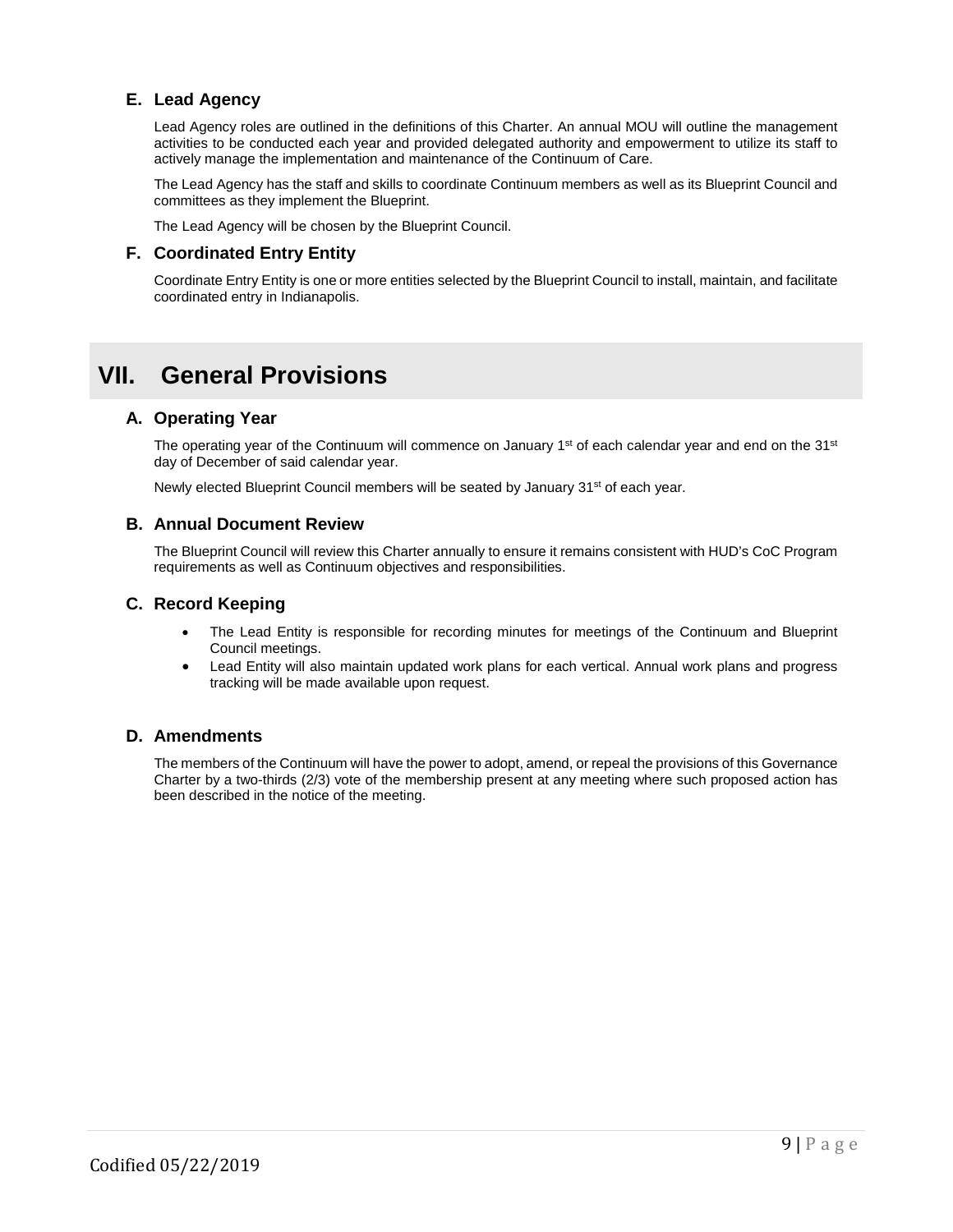## **VIII. Appendix**

## **Acronyms**

- **CHIP** Coalition for Homelessness Intervention & Prevention
- **CoC** Continuum of Care<br>**CFR** Code of Federal Re
- **Code of Federal Regulations**
- **ESG** Emergency Solutions Grants<br> **HMIS** Homeless Management Infor
- **HMIS Homeless Management Information System**<br>**HPC High-Performing Community**
- **HPC** High-Performing Community<br>**HUD** U.S. Department of Housing
- **HUD** U.S. Department of Housing and Urban Development<br>**MOU** Memorandum of Understanding
- **Memorandum of Understanding**
- **NOFA** Notice of Funding Availability
- **UFA** Unified Funding Agency

## **Terms & Definitions**

For additional information, se[e Indianapolis Written Standards for Homelessness Assistance & Services.](https://www.indycoc.org/programs-policies/programs-policies-overview)

**Adequate Notice** is defined as when the Support Entity:

- Delivers the content electronically to Continuum member lists.
- Posts the content to the Continuum website.
- Meets the time requirement noted in this Charter.

This further requires that:

- Members take responsibility for providing their electronic contact information to the Support Entity.
- Committees disseminate the notice to their members.
- Continuum members disseminate the notice both electronically and onsite as appropriate to its clients, staff, and volunteers.

**Blueprint Council** is the governing board established to act on behalf of the Continuum using the process established as a requirement by C.F.R. §578.7(a)(3) and in compliance with the conflict-of-interest requirements at §578.95(b).

**The Blueprint Plan/Indianapolis Community Plan to End Homelessness** is the Indianapolis community's strategic plan to prevent, reduce and end homelessness as implemented by the Continuum.

**CoC Program Grantee (Recipient)** as used by HUD and means an applicant that signs a grant agreement with HUD. There can be one or multiple entities that serve as a CoC Program Grantee.

**Code of Federal Regulations (CFR)** means the general and permanent rules published in the *Federal Register* by the Executive departments and agencies the U.S. federal government.

**Collaborative Applicant** means the eligible applicant that has been designated by the CoC to submit the annual CoC Consolidated Application for funding on behalf of the CoC. The collaborative applicant must collect and combine the required application information from all projects within the geographic area and will apply for funding for CoC planning activities. The designated Collaborative Applicant will enter into an MOU with the Continuum of Care

**The Continuum (Continuum of Care)** means the group organized to carry out the responsibilities required by the HUD CoC Program and that is composed of representatives of organizations, including nonprofit homeless providers, victim service providers, faith-based organizations, governments, businesses, advocates, public housing agencies, school districts, social service providers, mental health agencies, hospitals, universities, affordable housing developers, law enforcement, organizations that serve homeless and formerly homeless veterans, and homeless and formerly homeless persons to the extent these groups are represented within the geographic area and are available to participate.